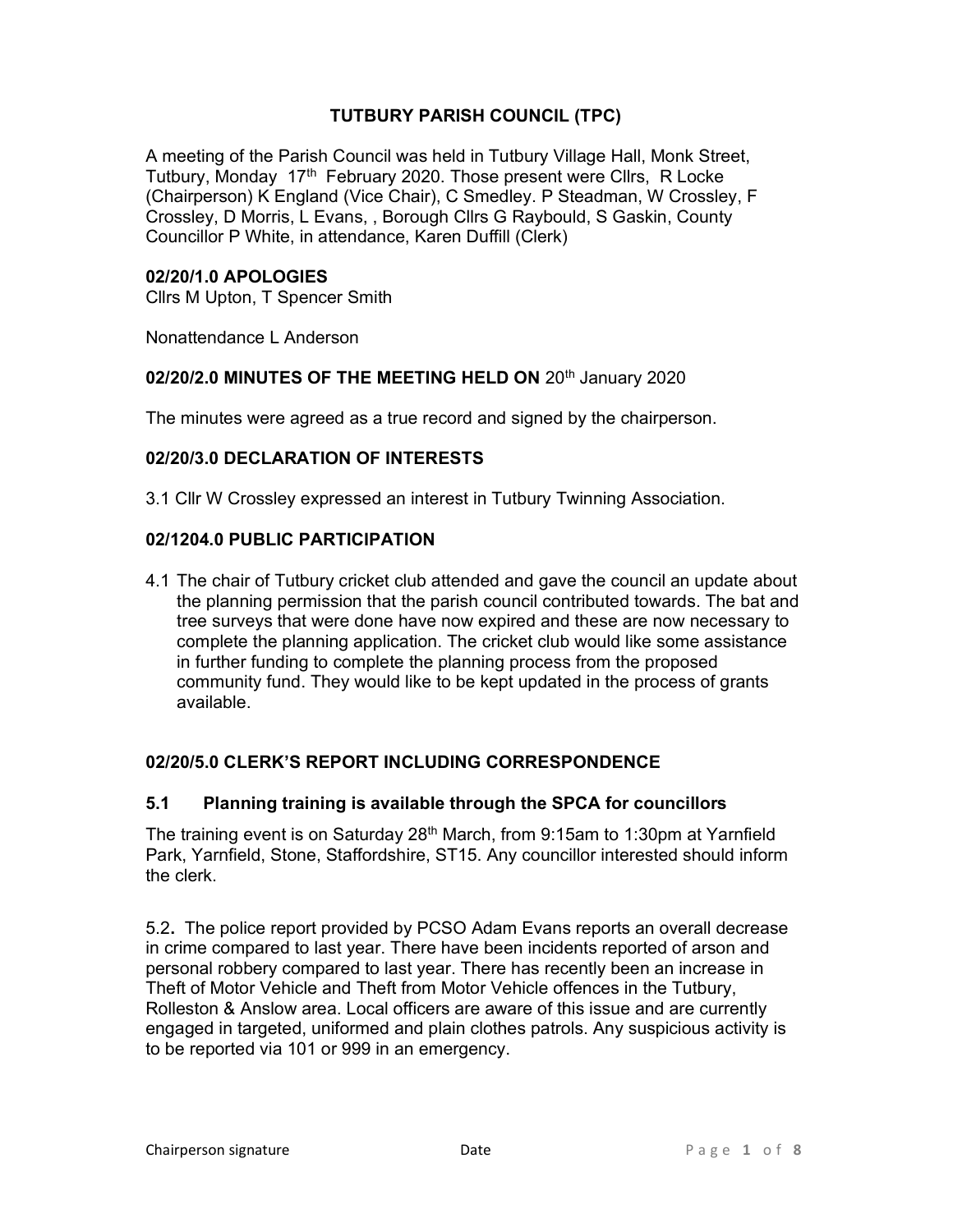5.3 The bank mandate has been completed and sent to the bank to add new councillors and remove previous councillors. Online banking access will need to be set up by each councillor once the mandate has been completed by the bank.

- 5.4 Scribe have been instructed to assist in the setup of the accounts package under the authorisation of the employment committee and the chair's financial limit. This will cost the council £229 ex vat but will ensure that the setup is done before year end, thus saving clerk's hours.
- 5.5 Five a side football goals have been erected by one of the council's contractor. These are being used regularly . A member suggested that the goals are chained up to the basketball post so that they could be moved out of the way when the basketball court is being used, and to avoid theft.
- 5.6 A notice of a Tree Preservation Order has been received from ESBC relating to the trees on the area off Norman road that is on the Junction of Ludgate Street next to the property High View formerly the Pleasance. Any objections should be sent to the Borough Council in writing before March  $12<sup>th</sup>$  2020. No objections were raised.

# 02/220/ 6.0 BOROUGH AND COUNTY COUNCILLOR REPORT

- 6.1 A copy of the outstanding actions have been distributed to all councillors.
- 6.2 County Cllr P White is assisting in the flooding issues in Burton, the Trent has been issued with a red alert and danger to life warning.
- 6.3 Cllr P White has been working with the transport team who are reluctant to make changes to heritage park bus routes ,when other areas are striving to maintain them. Cllr White has been informed that no one is using the bus stops in Heritage park. Cllr White and residents were concerned that if the service is not used there is unnecessary pollution. He has requested passenger numbers; this will be the evidence base for an informed decision. Members raised consideration in maintaining the new bus routes. Temporary bus stops are blown over and it is not clear that the service is available. Nearest bus stop is a tenminute walk away and for those with disabilities it would not be an option to go to an alternative stop. The distance will be longer from the furthest house on the estate. The users who do use it see it as valuable. Members suggested that the bus routes connect people across the village and that was a positive change to integrate new residents with existing residents. The school children who live on Heritage park are not entitled to catch the school bus so a bus route through the estate is useful for them.

Cllrs suggested that the residents should be consulted when the usage figures are available. The bus company could also be invited to a public meeting. Parishioners need to be made aware that it may be removed.

A member asked if a bus route could be directed through Ferrers Avenue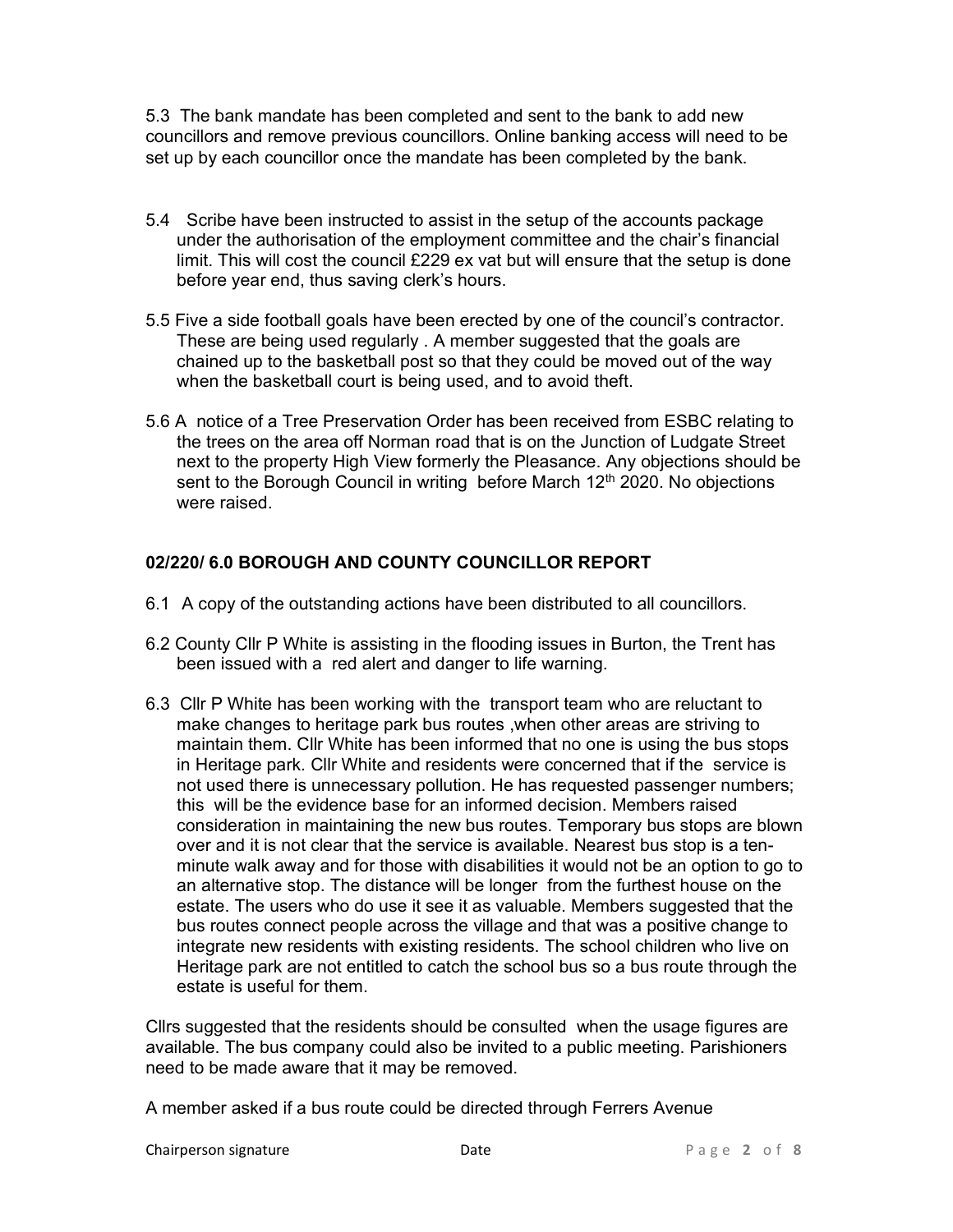- 6.4 Parking consultation, extra feedback has delayed getting this work to public consultation, this has been delayed until the spring then following the public consultation the work can commence.
- 6.5 A member raised concern regarding potholes and if additional funding can be allocated to them. However, Cllr P White confirmed that there are no additional funds in the budget to improve this and accepts that this is a problem.
- 6.6 Member raised concern about the manhole covers outside the post office. Cllr P White asked for the log number to .enable him to follow this up.
- Cllr P White left the meeting.

.

- 6.7 It has been reported that the Library bus cannot enter the carpark due to the height Barrier. The library bus has now got the key and padlock, but access is limited due to the height of the lock and the difficulty in accessing it. The Borough Council are looking at a solution. It was noted the library bus parking outside the bus shelter, causing problem for the bus service. A member noted there are no marking on the road for the bus stop and often car park in that area,
- 6.7 Fluorescent stickers for the height barrier in Duke Street are imminent.
- 6.8 A Member asked that a hole in the carpark near were the library bus parks needs filling.
- 6.9 Borough Cllr Garry Raybould has been keeping an eye on the flood levels and fire station are keeping monitoring the water levels near the bridge at Hatton.

# 02/20/ 7.0 A REVIEW OF THE RECYCLING BINS IN DUKE STREET CAR PARK 02/20/ 7.0 A REVIEW OF THE RECYCLING BINS IN DUKE STREET CAR PARK

7.1 The bins have been monitored by Borough Councillor G Raybould but despite the bins being emptied the problem of fly tipping still persists. The cameras have been in operation but have to be moved around the area, due to scarcity and risk of theft. The situation has not improved. Cllr G Raybould has evidence the recycling facility is being abused.

- Cllr W Crossley proposed that the static bin recycling facility be kept as it is valued, however the Borough Council should empty them more often. This was seconded by Cllr F Crossley. Three members W Crossley, F Crossley and D Morris voted to support this proposal; 4 voted against, L Evans, R Lock, C Smedley, K England. 1 abstained, P Steadman. The majority of members therefore voted against retaining the existing static recycling facility.
- Cllr L Evans Proposed that a refuse lorry should visit periodically at set times to replace the recycling provided by the static recycling bins. This was the recycling scheme in place before the static bins were installed, and it was felt that this would discourage fly tipping. The majority of members voted for this.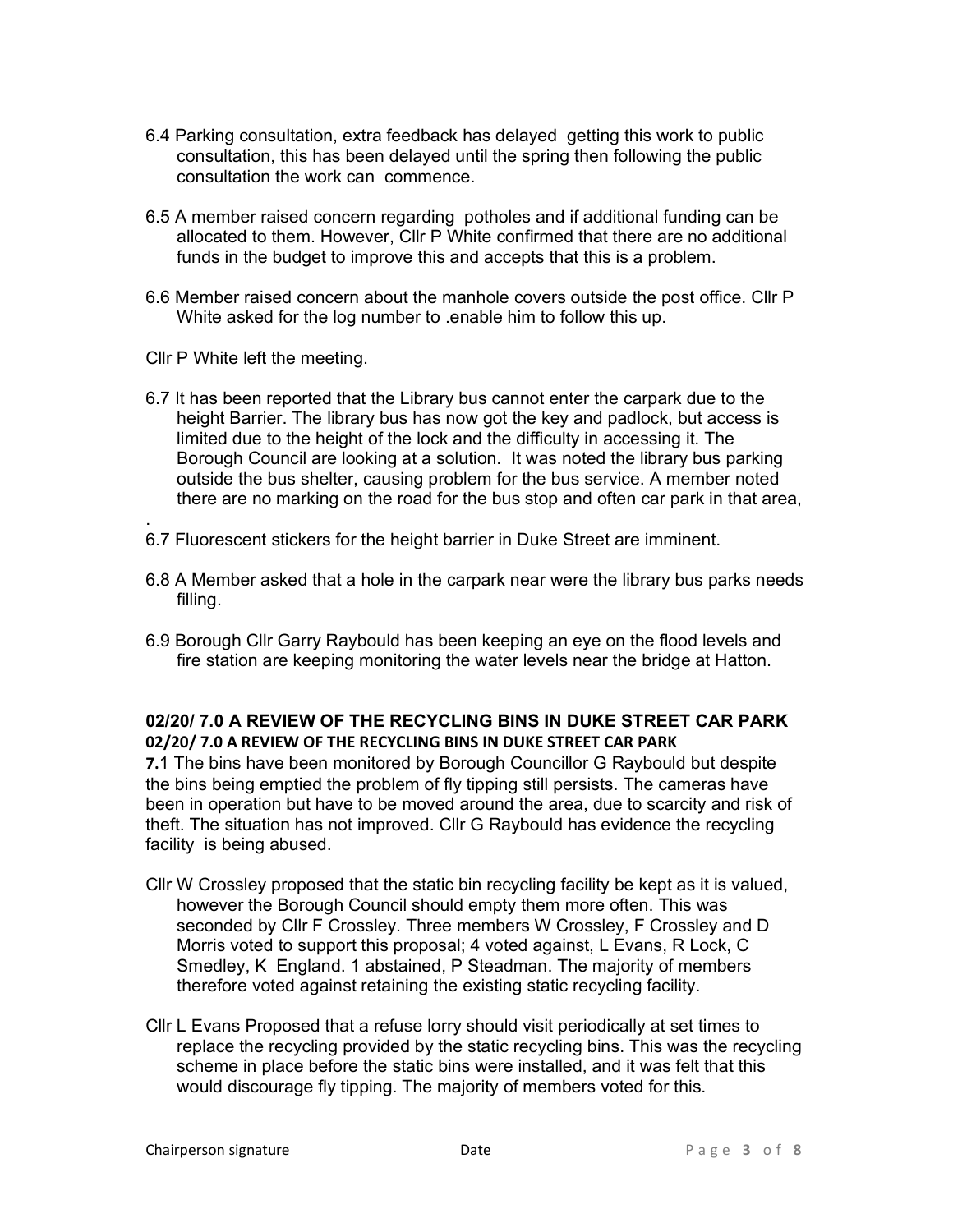Cllr W Crossley proposed that the chair was acting improperly, and was out of order, as the agenda item did not state that proposals would be made. The agenda item stated "A REVIEW OF THE RECYCLING BINS IN DUKE STREET CAR PARK " This proposal was seconded, Cllrs did not vote in favour of the proposal, therefore the motion was not carried.

#### **Resolution**

- The parish council suggest that the Borough Council remove the static bin recycling facility from Duke St car park and request extra parking spaces to the car park, when the lines are redrawn (currently planned). Members request that a refuse lorry should visit periodically to support the recycling of items not suitable for the domestic recycling bins.
- 7.2 Borough Cllr S Gaskin has requested that the car park is relined. The clerk requested that a disabled space could be marked out near the pedestrian access close to the doctors to prevent this exit being blocked. Cllr Gaskin said that the parish council would be consulted when the work is due to be done to confirm change requests.

# 02/20/8.0 TO APPROVE THE RESPONSE TO THE BOROUGH COUNCIL REGARDING THE TULIP ROAD PLANNING APPLICATION

8.1 The clerk has distributed a draft response to the planning application concerns over an application in Tulip Road and proposes that the parish council move to stage three of the complaints process.

Councillors do not believe that the angle of the two-storey extension has been measured the steeper angle would result in more overlooked and will affect the privacy of the properties behind it.

# **Resolution**

Cllrs voted in favour to send off a letter to progress this complaint to stage three.

# 02/20/9.0 TO APPROVE ACCOUNTS FOR PAYMENT

#### 9.1

#### Accounts for payment

|             |                             |                                |                  |      | Total + |
|-------------|-----------------------------|--------------------------------|------------------|------|---------|
| <b>Date</b> | To whom paid                | <b>Particulars of payment</b>  | <b>Net Total</b> | Vat  | Vat     |
| 17/02/2020  | Karen Duffill               | <b>Clerks Salary</b>           | 919.35           | 0    | 919.35  |
| 17/02/2020  | Karen Duffill               | <b>Clerks Expenses</b>         | 23.00            | 0.00 | 23.00   |
| 17/02/2020  | Karen Duffill               | Stationery and postage         | 19.05            | 0.00 | 19.05   |
| 17/02/2020  | Karen Duffill               | Two football goals (Costco)    | 149.78           | 0.00 | 149.78  |
|             | <b>Staffordshire County</b> |                                |                  |      |         |
| 17/02/2020  | <b>Pension Fund</b>         | <b>Clerks Employer Pension</b> | 300.85           | 0    | 300.85  |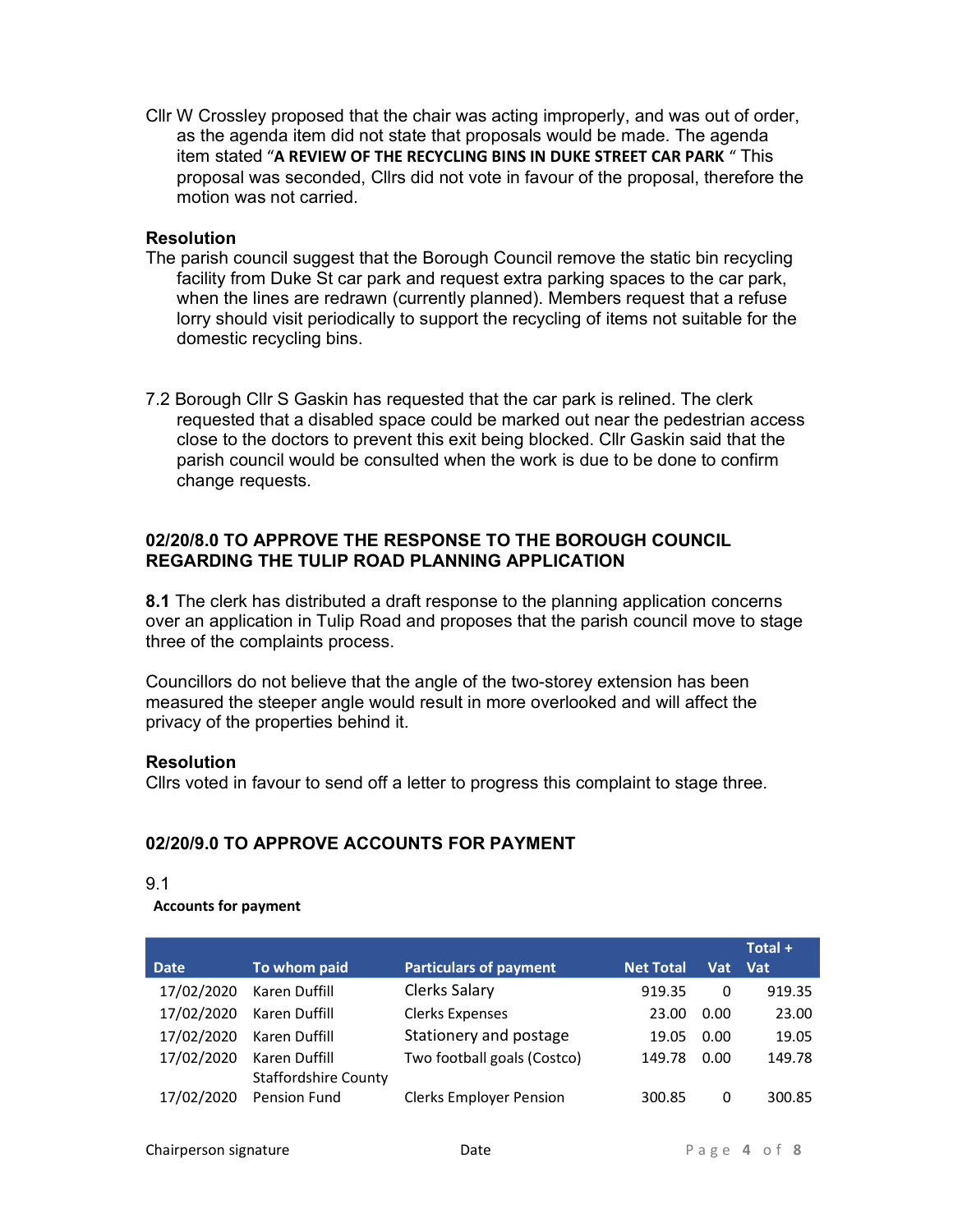|                                       | <b>Staffordshire County</b>           | <b>Clerks Employee Pension</b> |         |      |         |
|---------------------------------------|---------------------------------------|--------------------------------|---------|------|---------|
| 17/02/2020                            | <b>Pension Fund</b>                   | contribution                   | 162.21  | 0    | 162.21  |
|                                       | <b>Starboard Systems</b>              | Scribe accounts package set    |         |      |         |
| 17/02/2020                            | Ltd                                   | up                             | 229     | 45.8 | 274.80  |
|                                       |                                       | Legionella control Monthly     |         |      |         |
| 17/02/2020                            | Sterilizing services                  | check inv 417734               | 36      | 7.2  | 43.20   |
| 17/02/2020                            | Peter Steadman                        | <b>Bulbs for Bus shelter</b>   | 9.98    |      | 9.98    |
| 17/02/2020                            | <b>RB Landscaping</b>                 | erection of goal posts         | 30.00   |      | 30.00   |
| <b>Following</b><br>grant<br>approval |                                       |                                |         |      |         |
| 17/02/2020                            | <b>Tutbury Twining</b><br>Association | grant                          | 1000.00 |      | 1000.00 |
|                                       |                                       |                                |         |      |         |

# 02/20/10.1 TO PROPOSE A TUTBURY WARD IN THE ELECTORAL BOUNDARY REVIEW

10.1 The clerk has distributed a proposal written by Cllr W Crossley for the Councillors to approve. The electorate numbers are too high for Tutbury to be considered to be an independent ward. However due to the historical identity of the village and having its own amenities, Cllr Crossley proposes for a special case for Tutbury to be removed from the Outwoods and Anslow ward and be allocated one dedicated Borough councillor.

Currently there are 5480 total electors in the ward which is predicted to grow rapidly due to the amount of proposed hoses in Outwoods. A single representative from and for Tutbury would be better to represent the unique and historically distinctive parish of Tutbury.

A majority vote supported the proposal to submit a case for one councillor.

# Resolution

Cllr W Crossley would write a submission statement and the clerk will submit this online before the deadline 23rd February.

# 02/20/11.0 TO APPROVE MODEL FINANCIAL REGULATIONS

11.1 The clerk distributed a hard copy of the new proposed regulations and an electronic copy for review and approval. Cllrs voted in favour to approve them.

# **Resolution**

Chairperson signature The Chairperson signature and Date of 8 and 2011 and 2012 and 2012 and 2013 and 2013 and 2013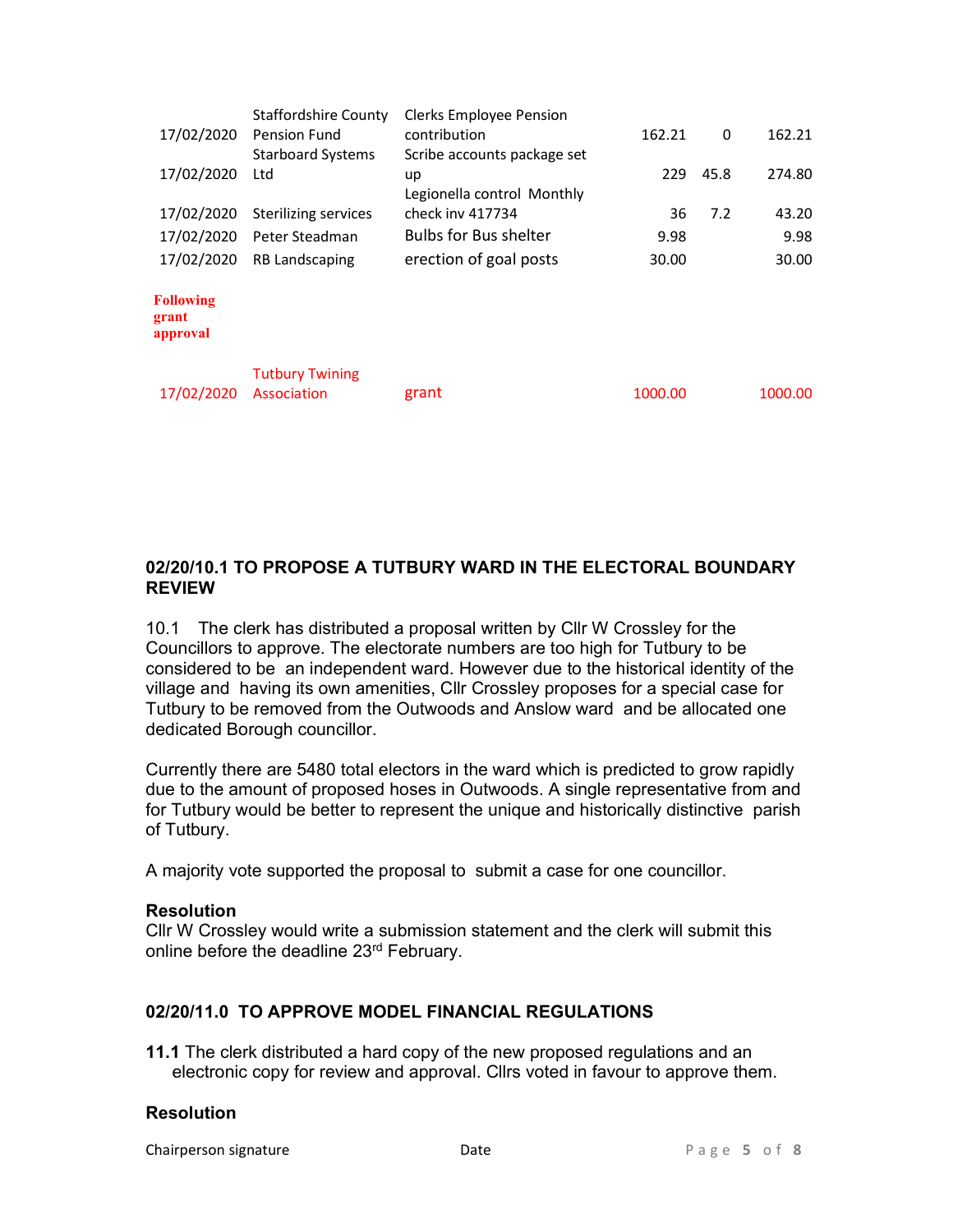# The Model Financial Regulations were approved.

# 02/20/12.0 TO APPROVE THE PARISH COUNCIL'S FINANCIAL RISK ASSESSMENT

12.1 The clerk distributed an updated Financial risk assessment to approve. Cllrs voted in favour to accept it.

### **Resolution**

The Financial Risk Assessment was approved.

#### 02/20/13.0 Budget Update

13.1 The clerk distributed a summary of the budget to date.

# 02/20 14.0 GRANTS FOR LOCAL ORGANISATIONS

14.1 A grant application has been received from Tutbury Twinning Association for financial assistance in hosting the Tutbury Twinning events with visitors from Ollainville, this year. The amount requested was £1000.

Cllr W Crossley is the chair of the Twinning Association and declared an interest.

# Resolution

Cllrs voted in favour to award the grant of £1000 to the Tutbury Twinning Association

# 02/20 15.0 TO CONSIDER THE ENTRY TO THE BEST KEPT VILLAGE COMPETITION AND THE BRITISH SPRING CLEAN CAMPAIGN.

15.1 Letters were sent out to local organisations to ask if they were interested in entering the Best Kept Village competition, four organisations responded and three attend the meeting held Feb 10<sup>th</sup>.

15.2 The council decided even though there was not much interest within the council or the community, there was still value in entering the competition and getting the children involved. The council have entered the competition for over fifty years and will continue to support it.

# Resolution

The majority voted to enter the Best Kept Village competition.

15.3 The clerk has received details of the Great British Spring campaign inviting local councils to join the campaign and organise a litter pick in their area between March 20<sup>th</sup> and April 13th. A social media and poster campaign will also run across the country to encourage participation. No councillors wanted to join this campaign.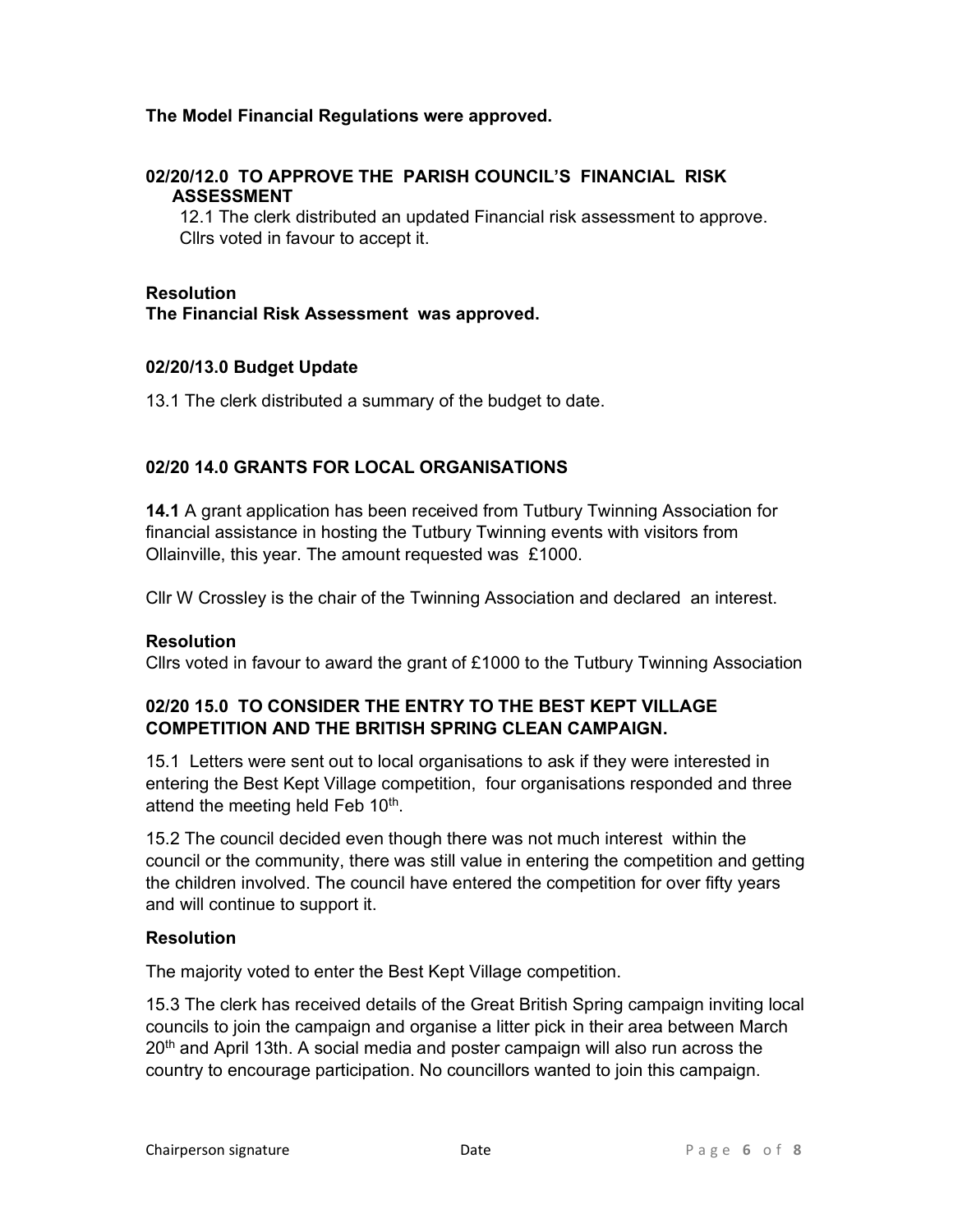# 02/20 16.0 REPORT FROM THE COMMUNITY FUND WORKING PARTY AND CONSIDERATION OF PLANNING ON THE COMMUNITY BUILDING SITE

# 16.1 A planning application has been received for 8 houses on the site. A formal planning response is required.

### P/2020/00045

Erection of 8 houses and garages and associated highway, drainage and landscape infrastructure.

Member proposed that the houses were three storey and will not be appropriate with adjacent houses . The Open space will be lost. Members thought the loss of the community building was disgraceful. There was a democratic vote to request the community building, open space for a cricket pitch and community facilities has been lost.

16.2 A member suggested that the council request to speak at the planning committee.

16.2 A working party meeting was held Feb  $3<sup>rd</sup>$  with a working to discuss the next steps in securing the community fund for the village and to review proposals for the community. Following this meeting , the chair, vice chair and clerk attend a meeting with Ashley Baldwin from ESBC Planning department regarding the conditions of the community fund and its distribution.

Public interest has forced the matter to a higher agenda than expect with the Borough Council,

Cllr S Gaskin updated the parish council with information about how the community fund is likely to be distributed. The clinical commissioning group for the Tutbury Health centre and Tutbury Parish council will be invited to apply and given an application form. Ward councillors will also be informing groups how to apply. There will be a transparent scoring point system to assess the decision-making process in awarding this money. It was thought that this process has gone through the Borough Council cabinet and more information will be distributed when the process has been confirmed. Monies will be awarded to local organisations not individuals

 16.3 Members were disappointed that the parish council are not part of the decision-making process for their community. Cllr Lock proposed that a complaint was raised as to why the parish council were not involved in the decision-making process, following the meeting that was held the previous week to request that they were involved.

# 02/20 17.0 TO EXCLUDE THE PUBLIC AND APPOINT A STREET CLEANER

17.1 Two applications were received. A tender received a majority vote and the clerk will notify the individual.